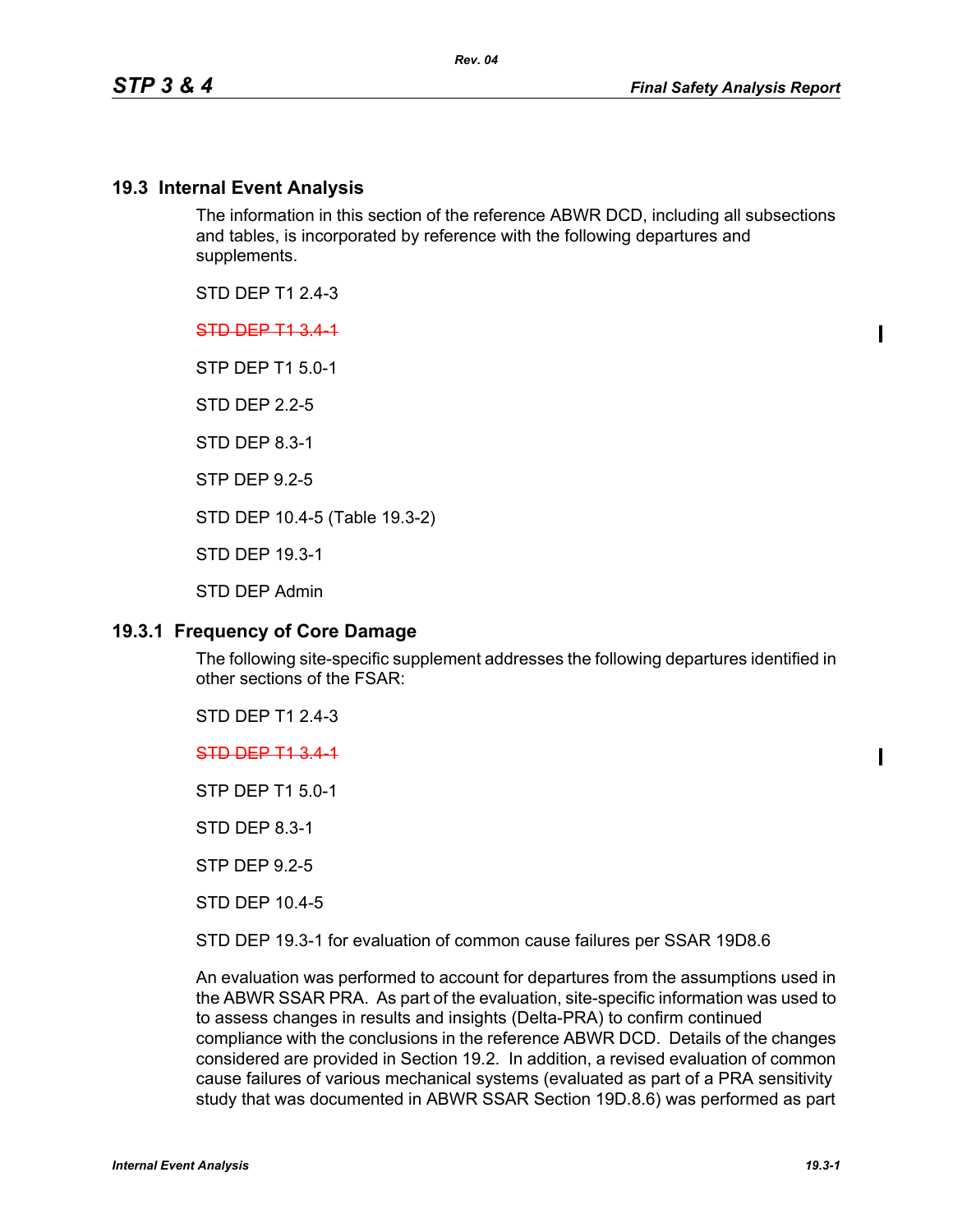of this supplemental evaluation to address an issue identified by the NRC regarding the original SSAR evaluation.

# **19.3.1.1 Accident Initiators**

The following site-specific supplement addresses frequency of initiating events.

*The total frequency of transient initiators used in these evaluations is based upon a 1985 analysis of operating plant data (Reference 19.3-1). The frequency of transients is a design requirement prescribed in the Advanced Light Water Reactor (ALWR) Requirements Document (Reference 19.3-2). Apportioning of the expected transient frequency by initiating event was done on the basis of historical electrical grid and BWR performance data as described in Subsection 19D.3.* In order to verify that the Subsection 19D.3 remains bounding for the STP 3 & 4, loss of offsite power and power recovery data from NUREG/CR-6890 (Reference 19.3-8) was also evaluated in a sensitivity study. Industry composite data in NUREG/CR 6890 for the Electric Reliability Council of Texas (ERCOT) was used, which conservatively bounds the experience for the STP site. This evaluation verified that the overall risk impact of grid events at STP is bounded by the original Subsection 19D analysis.

# **19.3.1.3 Accident Sequence Analysis**

STD DEP 10.4-5

*(a) Core Cooling*

The capacity of non-safety-related systems, such as the feedwater, condensate booster *and condensate pumps, has been estimated based on the ECCS performance analyses. Non-safety-related systems which contribute to a successful conclusion of the event have been included in the success criteria. The Control Rod Drive (CRD) pumps which have limited capacity have not been included in the success criteria.*

*The condensate* and condensate booster *pumps are motor-driven pumps and their use depends on the RPV pressure and the availability of makeup water and electrical power. These pumps have higher shut–off heads than the RHR pumps, but still require depressurization before they can be used for core cooling. The source of makeup water for these pumps are the main condenser hotwell and the condensate storage tank. Sufficient makeup water is available to enable these pumps to maintain adequate core cooling for all events except large or medium liquid LOCAs.*

A motor driven feedwater pump is combined in series with a condensate booster and condensate *pump in order to provide a higher pressure system. Therefore, this option also depends on the availability of makeup water and electrical power. Sufficient makeup water is available to enable this series of pumps to maintain adequate core cooling for the small steam LOCA and transient events.*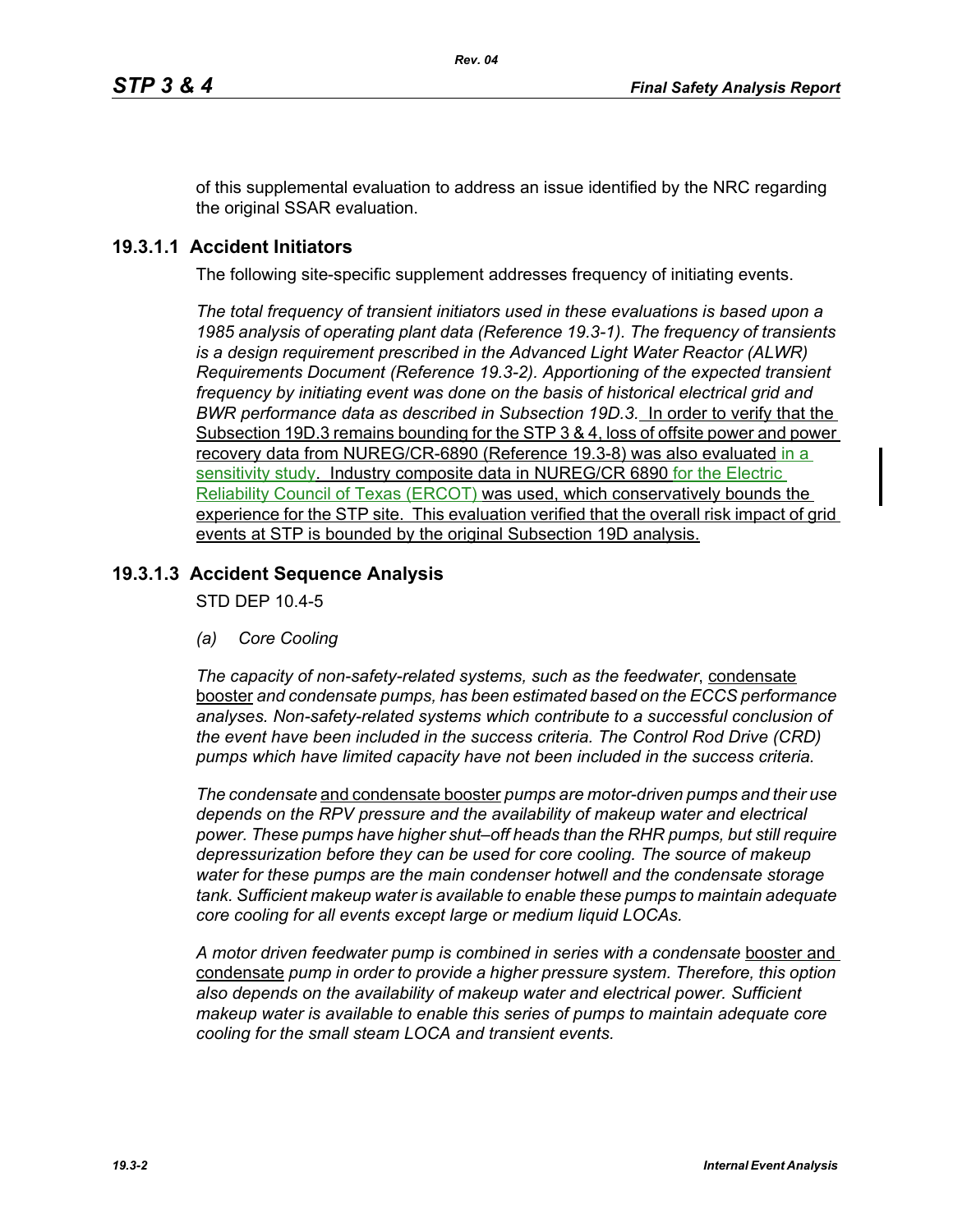### **19.3.1.4 Frequency of Core Damage**

The following site-specific supplement addresses the following departures identified in other sections of the FSAR:

STD DEP T1 2.4-3

### STD DEP T1 3.4-1

STP DEP T1 5.0-1

STD DEP 8.3-1

STP DEP 9.2-5

An evaluation was performed to account for departures from the assumptions used in the ABWR SSAR PRA. As part of the evaluation, site-specific information was used to assess changes in results and insights (Delta-PRA) to confirm continued compliance with the conclusions in the reference ABWR DCD.

In some cases (e.g., STP DEP T1 5.01), the departures have the effect of increasing the core damage frequency. In other cases (e.g., STD DEP T1 2.4-3), the departures have the effect of decreasing the core damage frequency. The overall results of the evaluation are bounded by the conclusions of the standard ABWR SSAR.19.3.1.5 Results in Perspective. The net impact of the STP-specific design shows a net decrease in risk as compared to the standard ABWR PRA.

### **19.3.1.5 Results in Perspective**

The following site-specific supplement addresses the following departures identified in other sections of the FSAR:

STD DEP T1 2.4-3

### STD DEP T1 3.4-1

STP DEP T1 5.0-1

STD DEP 8.3-1

STP DEP 9.2-5

STD DEP 19.3-1

*The estimated core damage frequencies are extremely low. It is impossible to calculate such low numbers with a high degree of confidence using the PRA models developed here. For example, a number of potential common cause failures of components such as similar pumps and valves have not been included in the fault tree models, on the expectation that such failures are negligible contributors to overall core damage frequency.*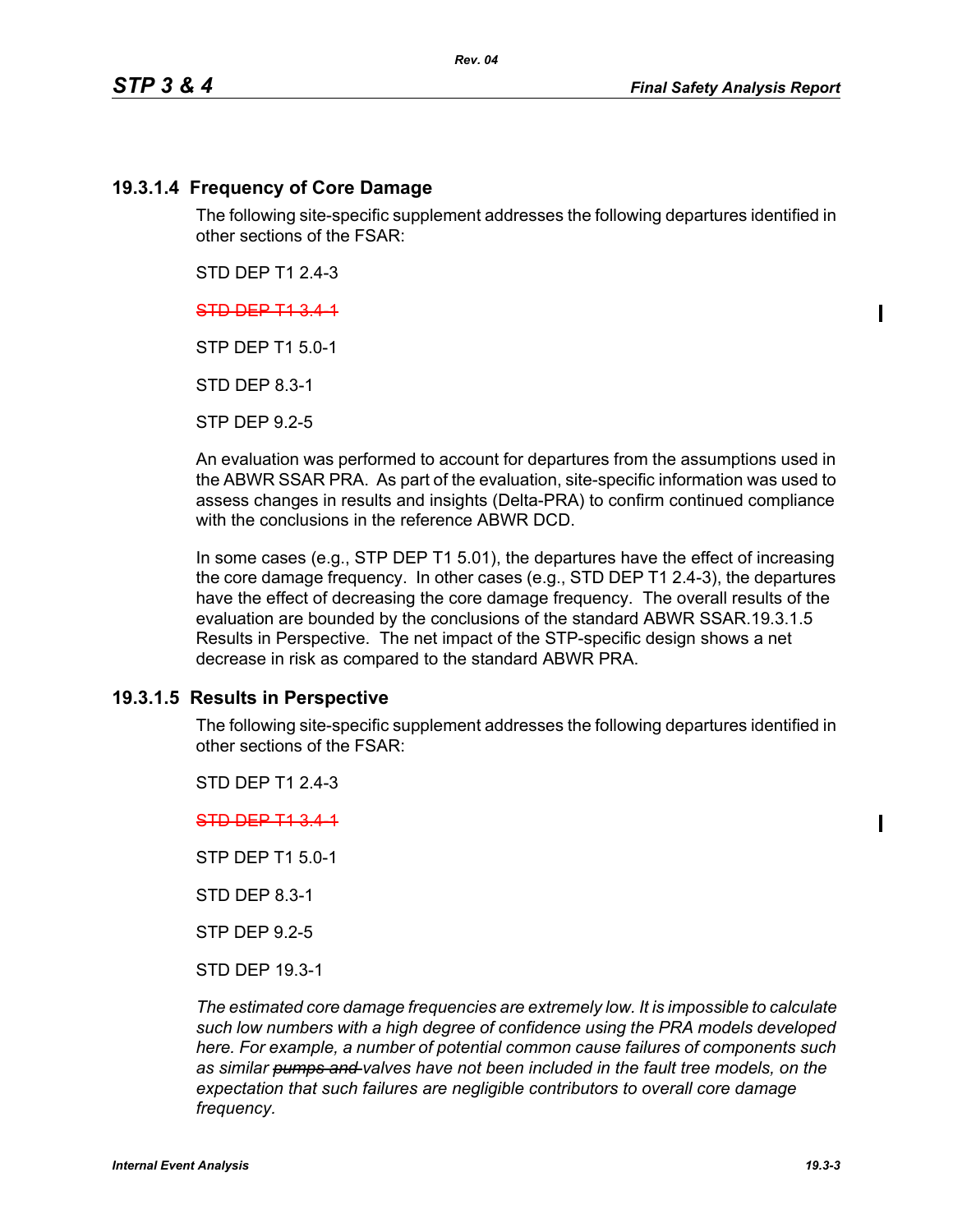The perspectives determined from the original analyses presented in the ABWR DCD remain applicable with respect to the site-specific information and departures summarized above.

## **19.3.3 Magnitude and Timing of Radioactive Release**

STP DEP Admin

*(3) (1)The time available for offsite evacuation, should it be necessary, is also important. Discussions with several utilities indicate that evacuation of their Emergency Planning Zones (EPZ) can be completed in less than 8 hours, even in the worst weather conditions. Experience has also indicated that ad hoc planning can successfully evacuate a region on* in *about 24 hours (Reference 4 of Appendix 6J)* (Appendix 6J of Reference 19.3-4)*.*

*Based on the forgoing, four time frames were selected in determining the time of fission product release, either via the rupture disk or directly from the drywell. Table 19.3-6 summarizes the results which were obtained by using the probabilities given in Table 19D.5-3* summarized in Table 19.3-4 *and assigning them to a time and mode of release based on the accident analysis contained in Subsection 19E.2.2.*

## **19.3.4 Consequence of Radioactive Release**

STD DEP 2.2-5

*The evaluation for consequences of potential radioactive releases was performed using the CRAC-2* MACCS2 *computer code* (Reference 19.3-9) *as is detailed in Subsection 19E.3. Based upon the evaluation of plant performance, accident classes were defined in terms of their associated release characteristics and fission product releases. Each accident class was then evaluated by the CRAC-2* MACCS2 *code at five sites*STP*, one representing each major geographical region of the United States. Each site was chosen as representative of its geographical region based upon meteorological calculations and was further defined as average in terms of population density for that geographical region. The results for the five sites were averaged and*  were *compared to three goals, two based upon the NRC safety goal policy of minimizing risk to an individual and the public near a plant, and the third based upon an industry goal of minimizing the dose close to the plant. The results of this study show that the ABWR Standard Plant*STP 3 & 4 *satisfies these goals* and that the results of the ABWR DCD analysis using the CRAC2 code are bounding.

## **19.3.5 References**

The following site-specific supplement includes new references.

- 19.3-8 Reevaluation of Station Blackout Risk at Nuclear Power Plants: Analysis of Loss of Offsite Power Events: 1968 – 2004, NUREG/CR-6890, US Nuclear Regulatory Commission, December 2005.
- 19.3-9 Code Manual for MACCS2, Users Guide, NUREG/CR-6613, May 1998.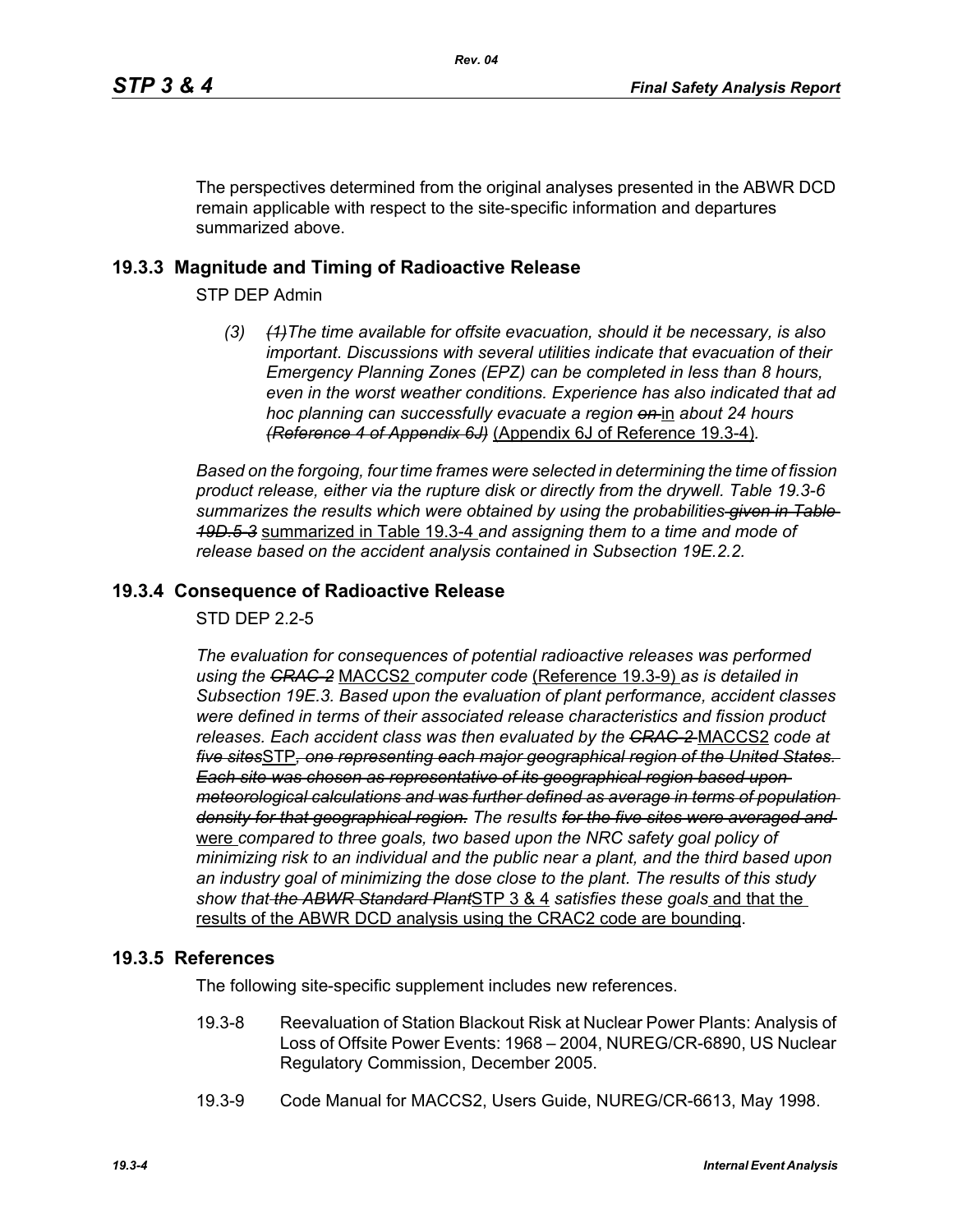| Event                                                                                                               | <b>Success Criteria</b>                                                                                                                                                                                                                                                                                                                                                                                              |
|---------------------------------------------------------------------------------------------------------------------|----------------------------------------------------------------------------------------------------------------------------------------------------------------------------------------------------------------------------------------------------------------------------------------------------------------------------------------------------------------------------------------------------------------------|
| <b>CORE COOLING:</b>                                                                                                |                                                                                                                                                                                                                                                                                                                                                                                                                      |
| Large Liquid LOCA<br>$[-278.7 \text{ cm}^2 (0.3 \text{ ft}^2)]$                                                     | HPCF-B or C<br>or<br>LPFL $(1)$ – A or B or C                                                                                                                                                                                                                                                                                                                                                                        |
| Large Steam LOCA<br>$[-278.7 \text{ cm}^2 (0.3 \text{ ft}^2)]$                                                      | HPCF-B or C<br><b>or</b><br>LPFL $(1)$ – A or B or C<br>or<br>1 Condensate Pump<br>+ 1 Condensate Transfer Pump <sup>(2)</sup>                                                                                                                                                                                                                                                                                       |
| Medium Liquid LOCA<br>[ $>=$ 278.7 cm <sup>2</sup> (0.3 ft2) $>=$ 5.063 cm <sup>2</sup><br>$(0.00545 \text{ ft}^2)$ | HPCF-B or C<br>or<br>ADS3 <sup>(3)</sup> + LPFL <sup>(1)</sup> – A or B or C                                                                                                                                                                                                                                                                                                                                         |
| Small Liquid LOCA<br>[>=5.063 cm <sup>2</sup> (0.00545 ft <sup>2</sup> )]                                           | RCIC <sup>(4)</sup><br>or<br>HPCF-B or C<br>or<br>ADS3 <sup>(3)</sup> + LPFL <sup>(1)</sup> – A or B or C<br>or<br>ADS3 $(3,5)$ + 1 Condensate Pump<br>+ 1 Condensate Booster Pump<br>+ 1 Condensate Transfer Pump <sup>(2)</sup>                                                                                                                                                                                    |
| <b>All Transients</b><br>(including IORV)                                                                           | RCIC <sup>(4)</sup><br>or<br>HPCF-B or C<br>or<br>1 Feedwater Pump<br>+ 1 Condensate Booster Pump<br>+ 1 Condensate Pump<br>+ 1 Condensate Transfer Pump <sup>(2)</sup><br>or<br>ADS3 <sup>(3)</sup> + LPFL(1) – A or B or C<br>or<br>ADS3 $(3,5)$ + 1 Condensate Pump<br>+ 1 Condensate Booster Pump<br>+ 1 Condensate Transfer Pump <sup>(2)</sup><br>or<br>ADS8 <sup>(6)</sup> + 1 Firewater Addition System Pump |

#### **Table 19.3-2 Success Criteria to Prevent Initial Core Damage for Transient and LOCA Events With RPS Scram**